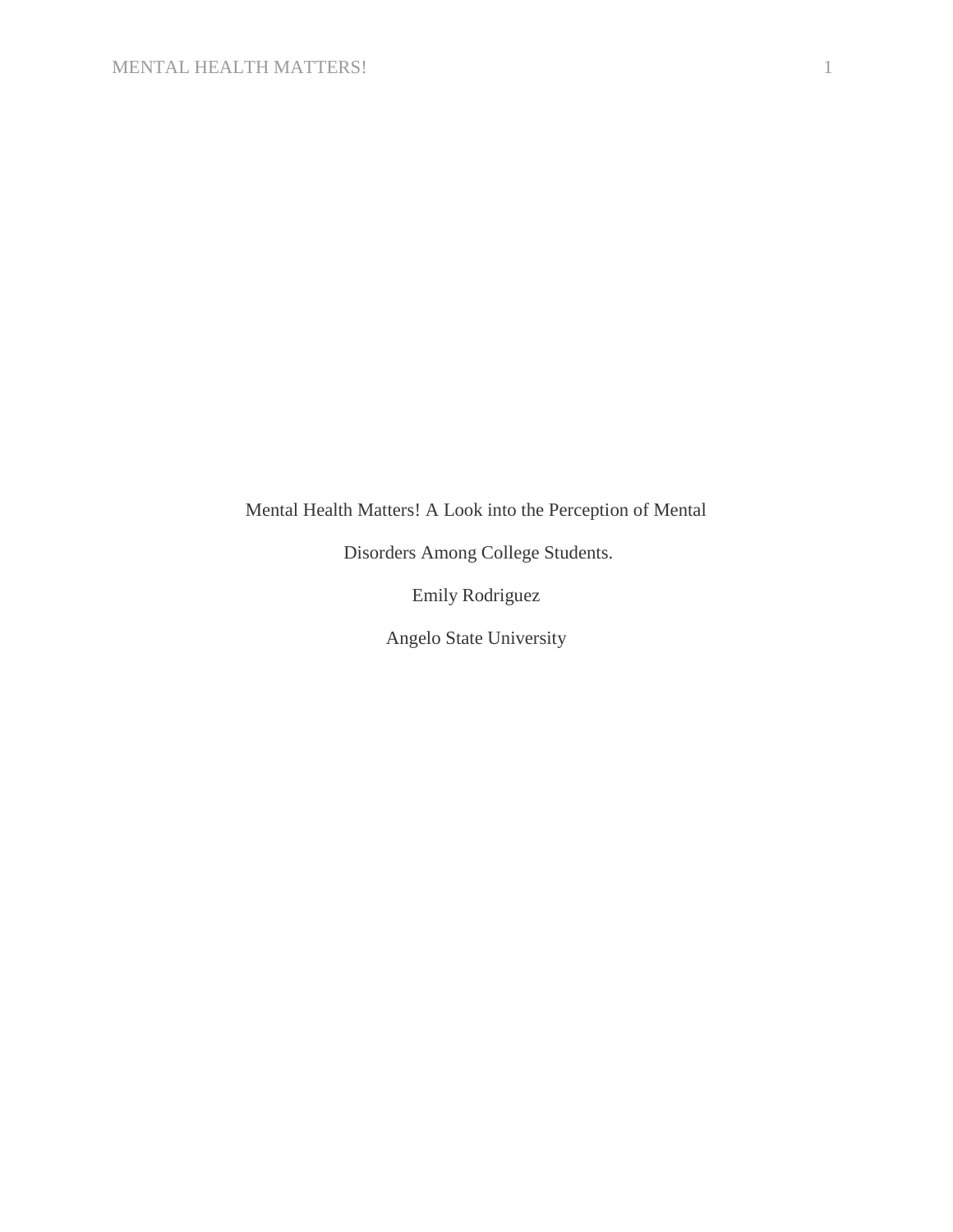# Mental Health Matters! A Look into the Perception of Mental Disorders Among College Students.

The purpose of this study was to research the stigma of depression amongst college students, as media typically only shows major depression and displays critical symptoms. College students perceive anxiety symptoms as symptoms of depression. College students are exposed to many stressors and environmental factors that can contribute to or trigger depression; therefore, having students who are well informed about the different forms that depression takes would be extremely beneficial to them. It would not only help break the stigma against mental illness, but would help students on a personal level if they notice themselves or someone around them, displaying early/minor symptoms of depression.

The results of the study could provide Angelo State University with valuable statistics about its student population. Having a student population knowledgeable about mental health could be beneficial for both the students and the university. Students can take preventative action, when they have the ability to recognize if their mental health is declining. Over time, this could lead to overall improved campus life among students, better grades, better social lives, and generally just allow students to perform at a higher capacity, all which benefit the university.

Researchers Lynch, McDonagh, and Hennessy (2021) wanted to study the stigma of social anxiety and depression amongst adolescents to help people understand the mental illnesses. Their study was created to better understand the stigmas associated with social anxiety and depression by examining demographics and personal variables. The researchers decided to use a group of three hundred and fifteen adolescents, from 2nd and 4th years of secondary school. These students were asked to complete the peer mental health stigmatization to measure personal and perceived stigma and they also completed the social anxiety scale for adolescents.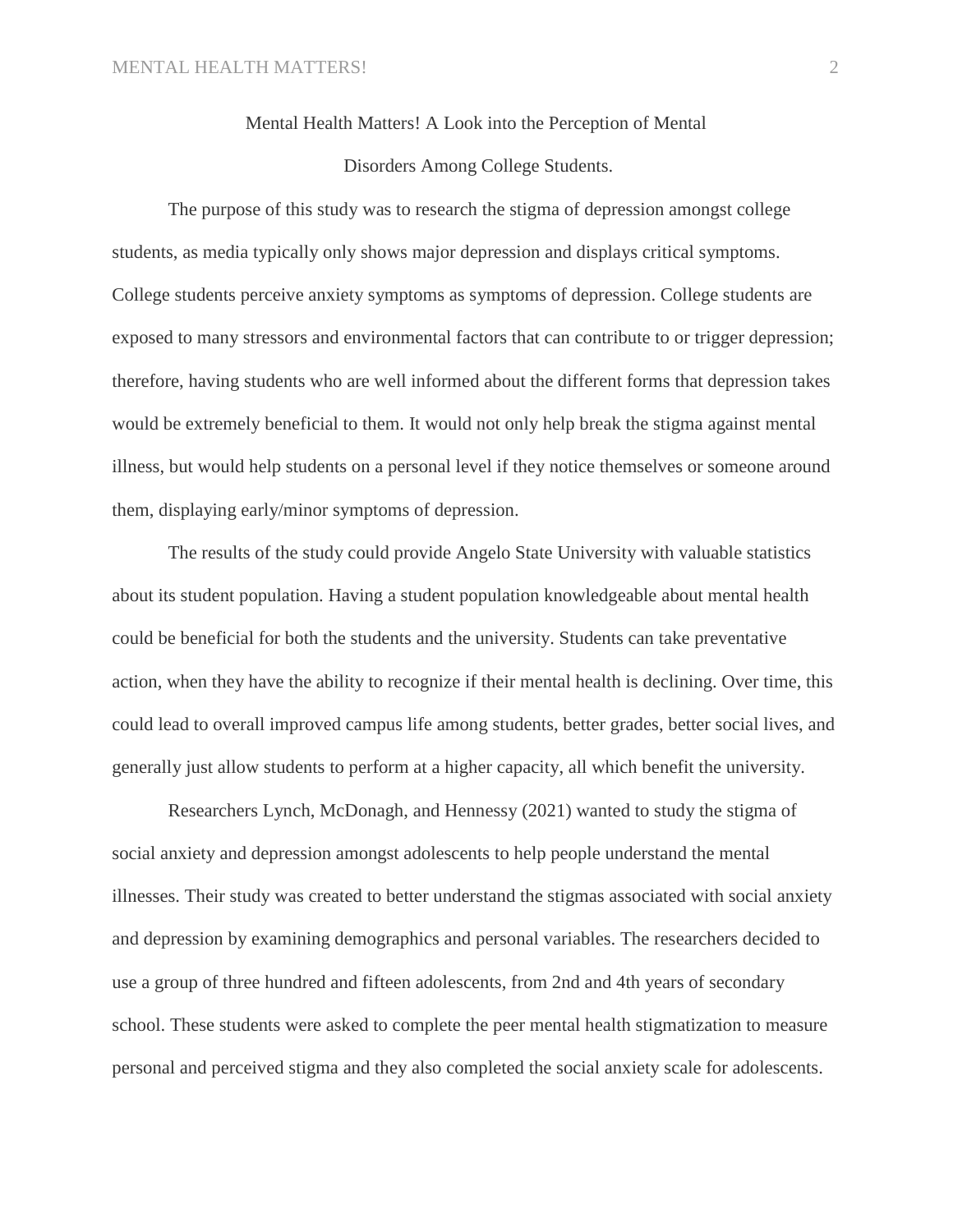According to the study, "gender predicted both personal and perceived stigma towards depression and personal stigma towards social anxiety. Males scored higher on measures of personal stigma whereas females had higher scores on perceived stigma. Ability to accurately identify symptoms described in a vignette, predicted lower personal stigma towards social anxiety and higher perceived stigma towards depression. Depression was more stigmatized than social anxiety."(p.744)

Researcher Townsend et al. (2019) wanted to study gender differences in depression literacy and stigma after a randomized controlled evaluation of a universal depression education program. She claimed that depression affects women more than men and men are more likely to commit suicide and least likely to seek help. The study consisted of a random group of 6,679 students from 54 schools in several states. The investigation involved teachers delivering the adolescent depression awareness program (ADAP) as part of the health curriculum. "Depression literacy and stigma outcomes were measured before intervention, 6 weeks later, and at 4 months. Multilevel models evaluated whether gender moderated the effect [of ADAP](https://www-sciencedirect-com.easydb.angelo.edu/topics/medicine-and-dentistry/depression-of-adolescent) on depression literacy and stigma."(p.472) At four months, students achieved higher rates than the control group with the ADAP on depression literacy. According to the gender results, women showed greater rates of depression literacy than men. There appeared to be no effect on stigma alone but women seemed to demonstrate less stigma than men. There was no significant effect on intervention plus gender interaction or interaction between the intervention and gender on stigma. The adolescent awareness program proved to be effective in increasing depression literacy among high school students and gender did not play a part in ADAP's effectiveness.

Another researchers Phelan and Basow wanted to study college students' attitudes toward mental illness. The purpose of the study is to "examine how labeling and negative stereotyping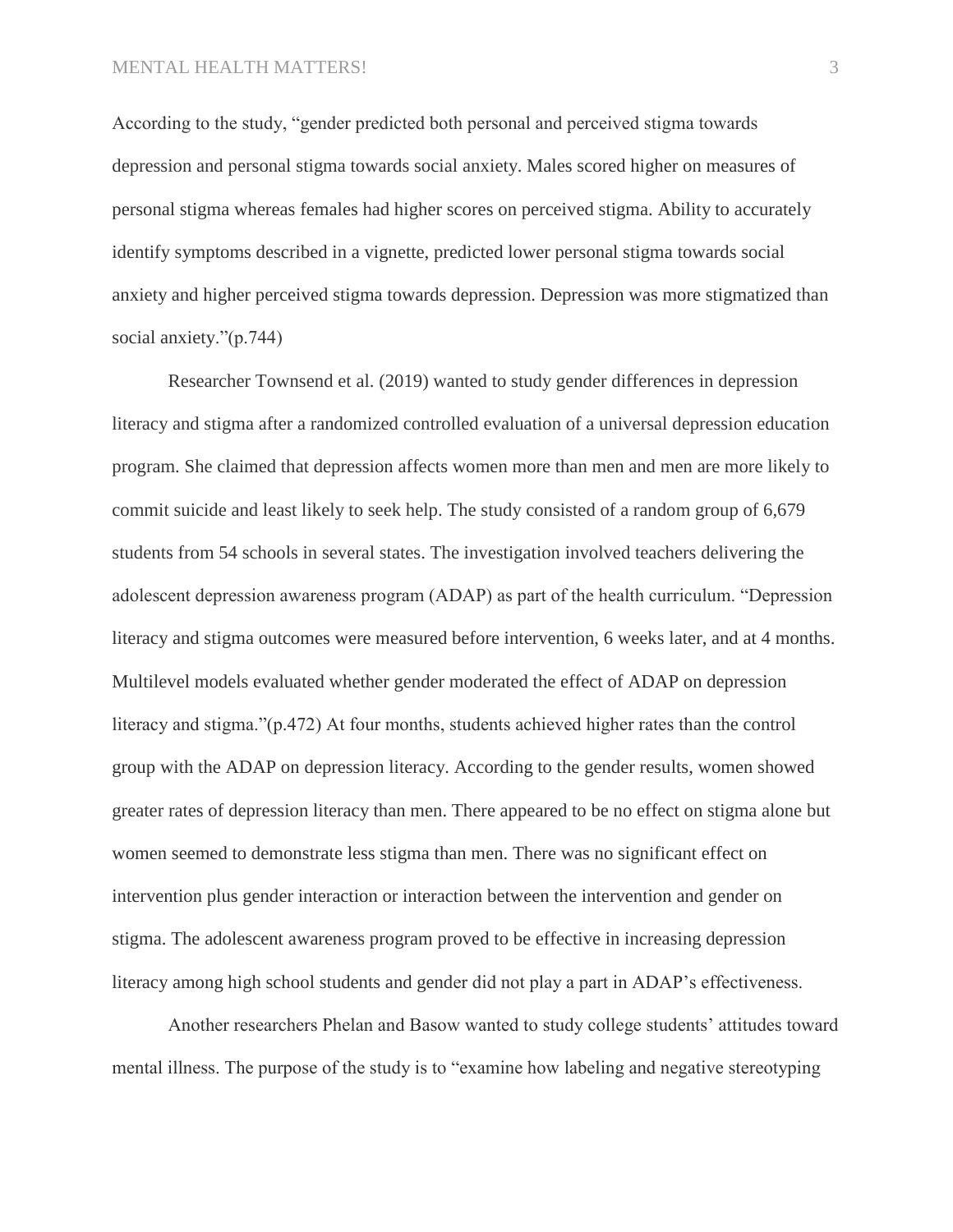### MENTAL HEALTH MATTERS! 4

impact a desire for social distance toward those with symptoms of mental illness in order to understand better how these three components are interrelated, as well as to identify factors that may influence their likelihood."(p.2828) The study consisted of 96 females and 73 males of undergraduate students. The students read three scenarios of characters with symptoms of depression, alcohol abuse, and common stress. Afterwards the students completed assessments of their attitudes towards the characters in the scenarios, including their level of social dominance orientation, empathy, adherence to traditional gender roles, and familiarity with mental illness. According to the results, students who labeled the character as mentally ill were likely to view the character as dangerous. This led to an increased want for social distance and empathy was associated with a decrease for social distancing.

The purpose of this study was to research the stigma of depression amongst college students. College students tend to perceive anxiety symptoms as symptoms of depression. In this research Angelo State University students will be asked to select symptoms they believe are associated with depression. We want to determine if students have the knowledge to know the difference between anxiety and depression.

I predict that Angelo State University's student body will not know the difference between anxiety and depression. As a consequence people are unaware of what symptoms are associated with depression and become unaware of any early signs of depression. This can delay the process of getting help and having a hard time battling depression or anxiety. With a busy life, it can be difficult to put our mental health first and even harder to realize if we have a mental illness.

I also believe that women are more aware of the symptoms associated with depression than men. Both genders have a social role that can play a part of their mental health and being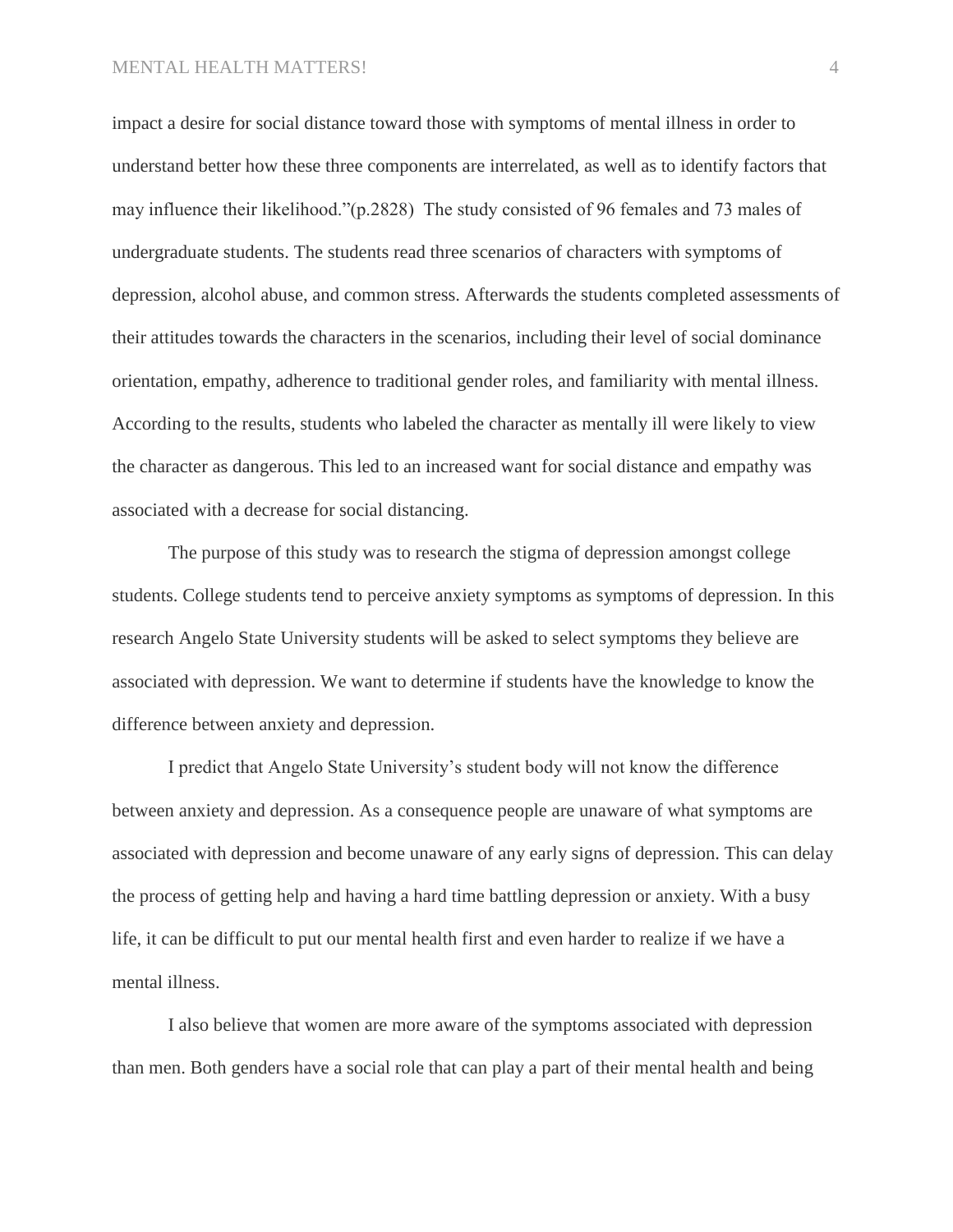unaware of the symptoms associated with mental illnesses. "From an early age, men are conditioned to believe that expressing their feelings is out of character with the male identity. Doing so can ruin their image of being strong and stoic (Dekin, 2020)." Men are viewed as weak if they show their emotions.

#### **Method**

## **Participants**

The participants were 122 undergraduate students from Angelo State University. The participants consisted of 86 % women, 13% men, and 1% nonbinary. The race percentage included 1% Native American, 1% Asian/Pacific Islander, 6% Black or African American not of Hispanic origin, 48% White or Caucasian/ not of Hispanic origin, 68% Hispanic or Latinx, 7% Biracial, and 1% other/not listed. Age ranged from 18 to 42 ( $M = 19.58$ ,  $SD = 2.72$ ).

### **Design**

The design is a descriptive study because the study collected information without manipulating anything.

#### **Measures**

The study used a survey that we created and it was designed to measure college students' knowledge of depression symptoms. The students were asked to select symptoms they believed were related to depression. The survey consisted of twenty symptoms. Ten of those symptoms were considered anxiety symptoms and the other ten were depression symptoms. The students' gender, race, and age was asked for the demographics part of the study. The data was collected to describe the sample and to learn which gender might know more than the other.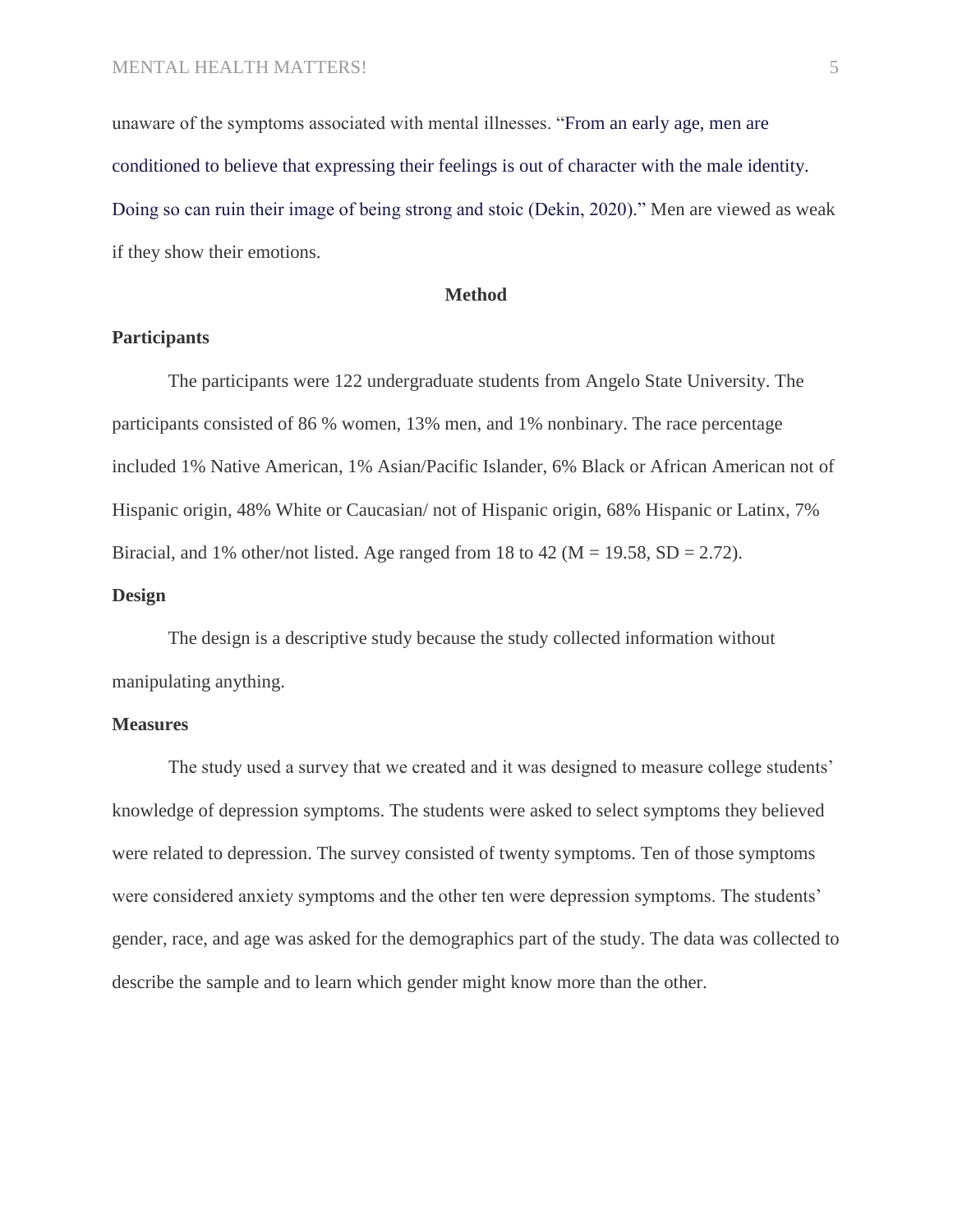# **Procedure**

Participants were recruited by the online recruiting tool called Sona. The data was collected using the online software program Qualtrics. The participants were first presented with a consent form and then the students were faced with the survey. They were asked to select symptoms they believed were associated with depression. Finally, they were presented with the debriefing page that gave more information about the study. The debriefing page also included references for related articles and contact information for our faculty adviser in case the participant had any questions.

#### **Results**

The purpose of this study was to research the stigma of depression amongst college students, as media typically only shows major depression and displays critical symptoms. I predict that college students tend to perceive anxiety symptoms as symptoms of depression and that women are more aware of the symptoms associated with depression than men. To test my hypothesis I used an independent t-test to determine which gender is aware of depression symptoms. There was no significant difference between responses of women ( $M = 8.27$ ,  $SD =$ 1.41) and men ( $M = 8.53$ ,  $SD = 1.31$ ),  $t(117) = .77$ ,  $p = .442$ . I also conducted a survey where students selected symptoms they believed were associated with depression.

Most participants correctly identified the actual symptom as reflecting depression. Participants correctly identified the actual symptoms as depression for five of the symptoms that ranged from 90% to 98%, including Fatigue, Suicidal Thoughts, Whithdrawing from Personal Relationships, Change in Eating Habits, and Shame/Guilt. In addition, three other symptoms (Anger, Insomnia, and Fluctuations in Body Weight) were correctly identified between 85% to 89%. However, there were some that many of the participants did not correctly identify, which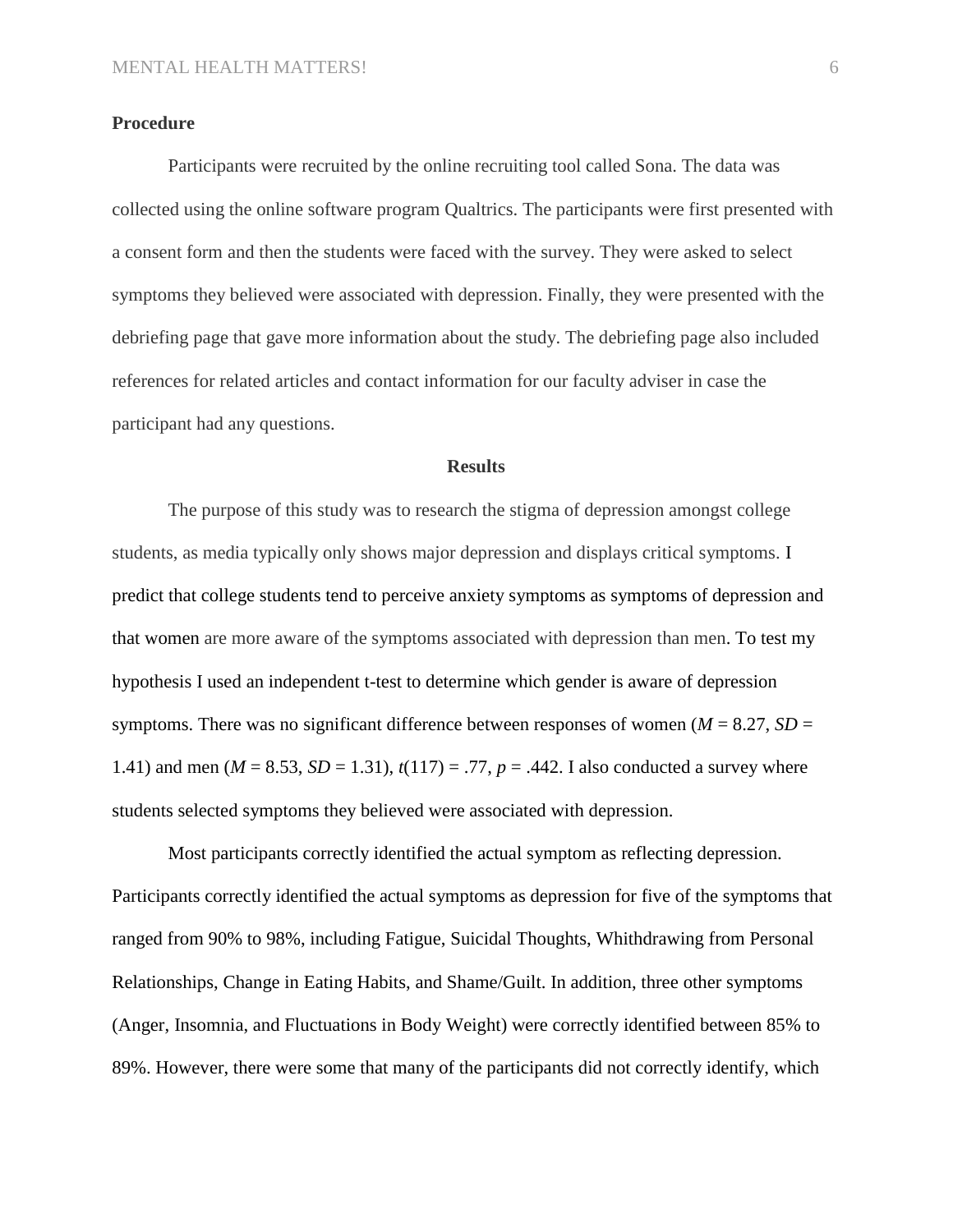includes Muscle pains (only 30% correctly identified ) and Digestive Issues (only 54% correctly identified).

#### **Discussion**

This study was designed to research the stigma of depression among college students. Students tend to perceive anxiety symptoms as depression symptoms. Women are also more aware of the symptoms associated with depression than men. The study recruited 120 participants. An independent t test was conducted to determine which gender is more aware of depression symptoms. According to the results, there was no significant difference between the responses of women and men. The majority of students got five symptoms correct. Not as many students got three symptoms correctly. Only some of the students got two symptoms correct. The results didn't support my hypothesis because the majority of participants correctly identified 8 out of 10 symptoms.

If I were to do this study again, I would keep the same hypothesis but change symptoms. I would put lesser known symptoms of depression such as substance abuse, brain fog, daydreaming, trouble remembering, and constipation. I believe these changes can properly determine the stigma of depression among college students. Uncommon symptoms are rarely talked about. The symptoms I did put on this study were common symptoms of depression. I also believe that these changes are important for people that choose to participate in the study because the study would give them insight on uncommon symptoms. Future researchers should explore what other mental illnesses stigmas are among students or a general population. Understanding what the population knows is important to help people learn if they might be struggling with a mental illness.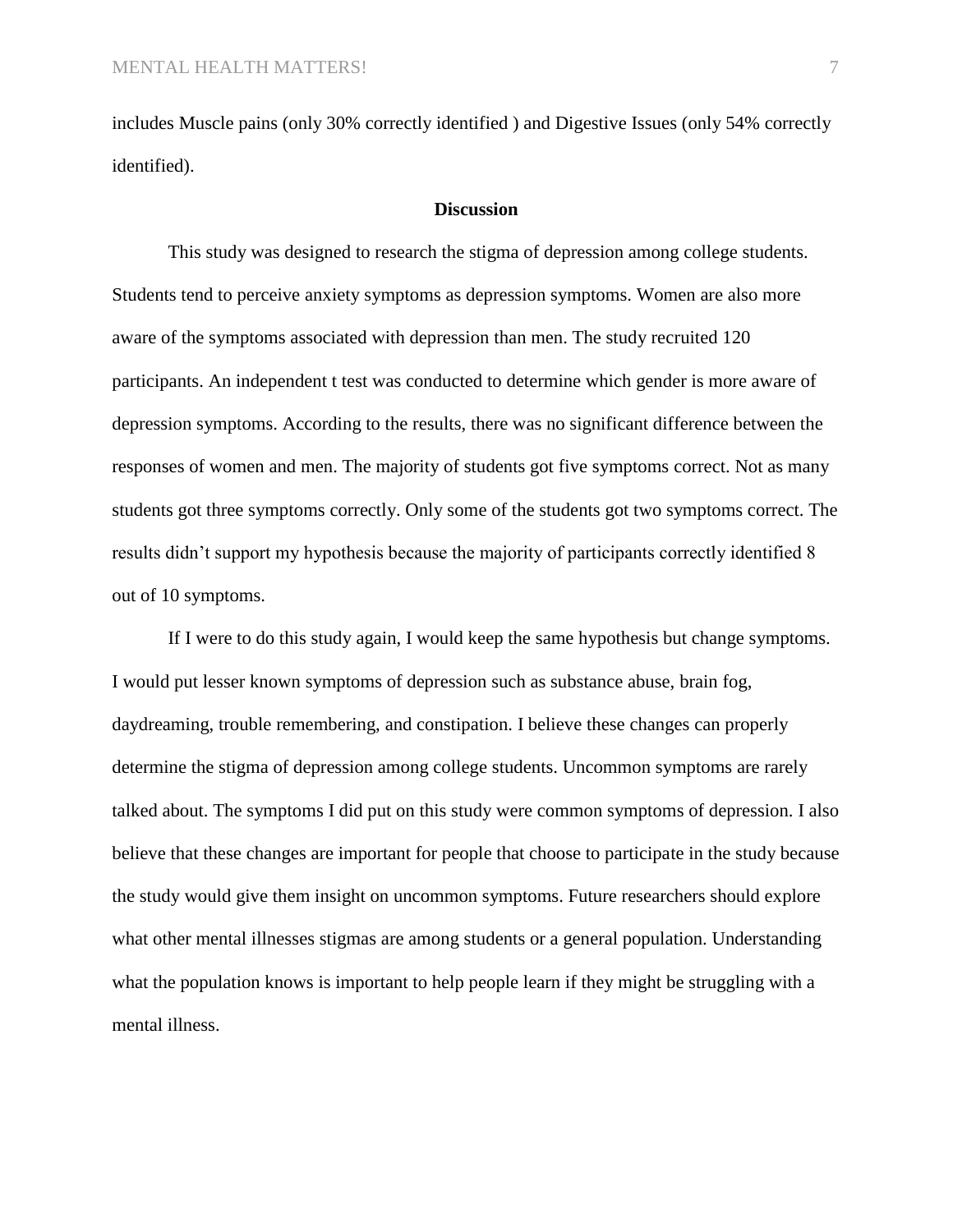The point of this study is to determine the stigma of depression amongst college students. A survey was conducted for participants to select symptoms they believed are associated with depression. The symptoms on the survey consisted of well known symptoms of depression. According to the results, college students are aware of well known symptoms of depression. This study is a simple survey that is relevant. It allows the researchers to know what further to research. It is also important to learn what college students know and for the general population to not be afraid of talking about depression.

Even though mental illness is becoming a little more talked about and accepted, it is still important to have a refresher on the symptoms associated with any mental illness. I would definitely do another survey of lesser known symptoms to cover that side of depression. It is important to know every aspect of a mental illness for someone to learn if they might know if they have that illness. People could also help someone they know that might be struggling with something.